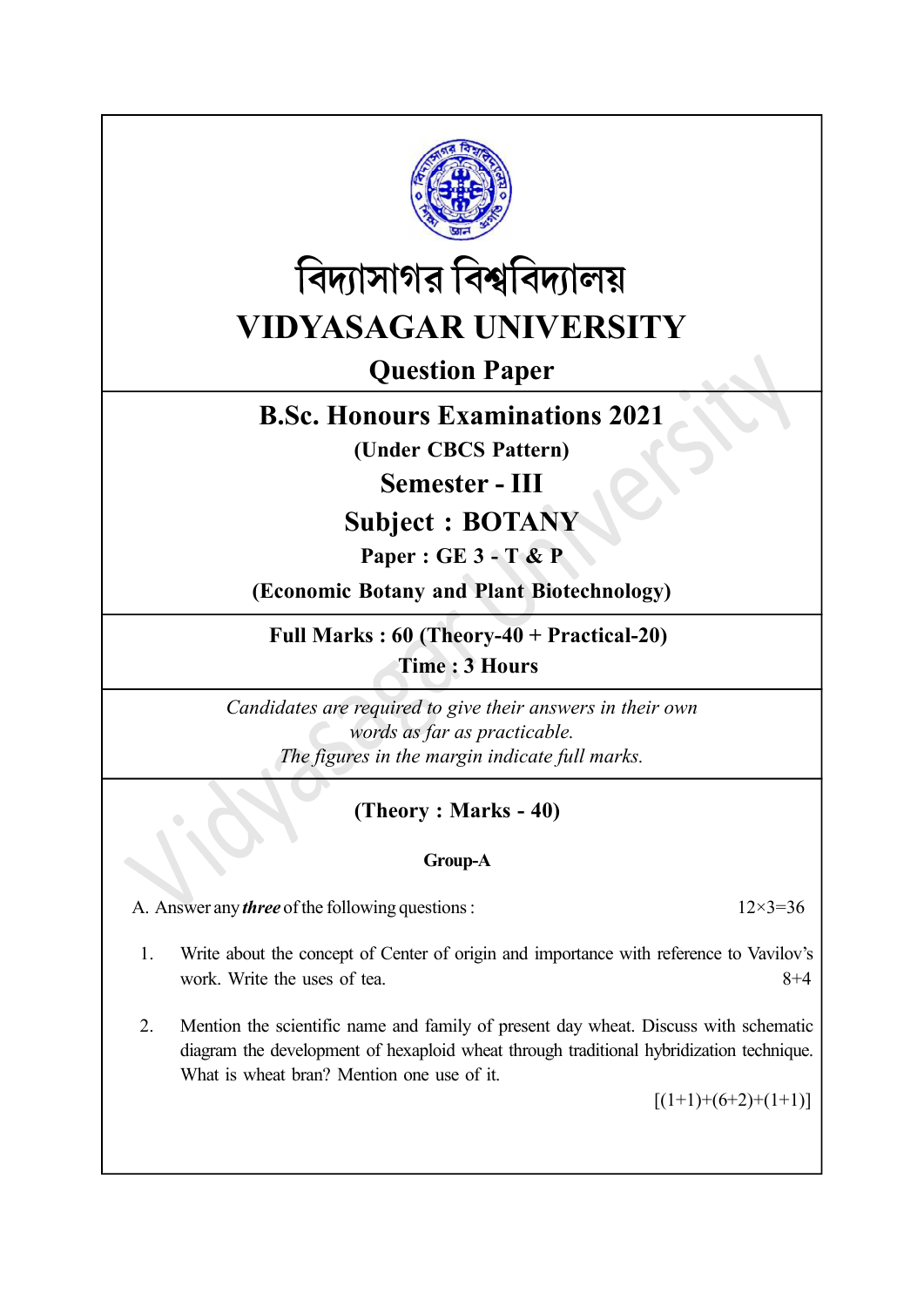- 3. Write the Botanical name, family and part used of black pepper. Describe the morphology and uses of Clove plant. 4+4+4
- 4. Briefly describe the embryo and endosperm culture with their applications. 6+6
- 5. What is Micropropagation? Briefly describe the process of Micropropagation. Write the importance of this process. What is Hybridoma? 2+4+4+2

6. Write short note (Any three) :  $4 \times 3$ 

(a) PCR, (b) DNA fingerprinting, (c) ELISA and (d) Human gene therapy

#### Group-B

- B. Answer any *two* of the following questions :  $2 \times 2 = 4$ 
	- 1. What do you mean by monoclonal antibody?
- 2. Define endosperm.
- 3. Write the use of Ground nut.
- 4. What is cultivated plant?

### বঙ্গানবাদ

### বিভাগ-ক

নিম্নলিখিত যে কোনো তিনটি প্রশ্নের উত্তর দাও ঃ

- বিজ্ঞানী Vavilov এর মত অনুযায়ী Center of origin এর ধারণা গুরুত্ব সহ বর্ণনা করো। চা এর ব্যবহার লেখো।  $b+8$
- বর্তমান গমের বৈজ্ঞানিক নাম ও গোত্র উল্লেখ কর। চিত্রসহ প্রথাগত সংকরায়ন কৌশলের মাধ্যমে  $\lambda$ . হেক্সাপ্লয়েড গমের বিকাশ আলোচনা কর। গমের ভূষি কি? এর একটি ব্যবহার উল্লেখ কর।

 $[(2+2)+(3+3)+(2+3)]$ 

Black pepper এর বিজ্ঞানসম্মত নাম, গোত্র এবং ব্যবহৃত অংশের নাম লেখ। Clove plant এর  $\mathcal{O}$ . অঙ্গসংস্থানিক বৈশিষ্ট্য এবং ব্যবহার লেখ। ত $+$ ত

 $20 = 2 \times 52$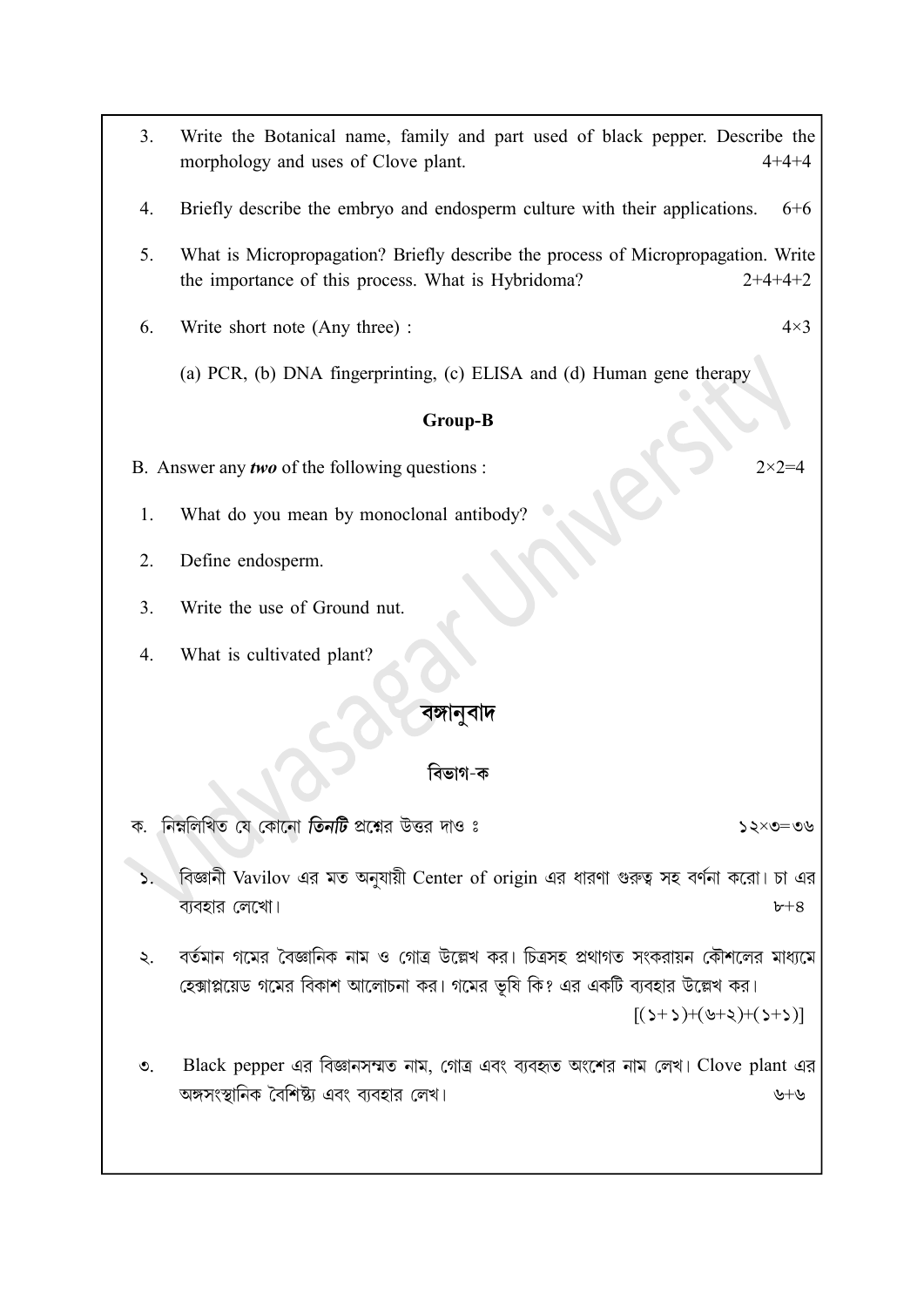- Embryo এবং Endosperm culture পদ্ধতি সংক্ষেপে বর্ণনা করো। এই পদ্ধতির ব্যবহারিক প্রয়োগ 8. লেখো। +
- Mircropropagation কি? Micropropagation এর পদ্ধতিটি বর্ণনা করো। এই পদ্ধতির গুরুত্ব  $\alpha$ . সংক্ষেপে লেখো। Hybridoma কি?
- টীকা লেখো (যে কোনো তিনটি) (a) PCR, (b) DNA fingerprinting, (c) ELISA and (d)  $\mathcal{P}$ Human gene therapy.  $8 \times 6$

১ $\times$ ২ $=$ ৪

### বিভাগ-খ

- খ. নিম্নলিখিত যে কোনো *দুটি* প্রশ্নের উত্তর দাও ঃ
	- Monoclonal antibody  $\mathbf{S}$ .
	- Endosperm এর সংজ্ঞা দাও।  $\lambda$ .
- $\mathcal{O}$ . Ground nut এর ব্যবহার গুলি লেখো।
- কৰ্ষিত উদ্ভিদ বলতে কি বোঝো? 8.

## (Practical) Paper - GE 3 P (Economic Botany and Plant Biotechnology) Marks : 20

### Group-A

A. Answer any **one** of the followng questions :  $15 \times 1 = 15$ 1. Draw and Describe basic equipment used in tissue culture technique. 15 2. Study through photograph and describe the somatic embryogenesis process. 15 3. Draw and describe the anatomical features of clove palnt. Write the microchemical tests of clove plant.  $10+5$